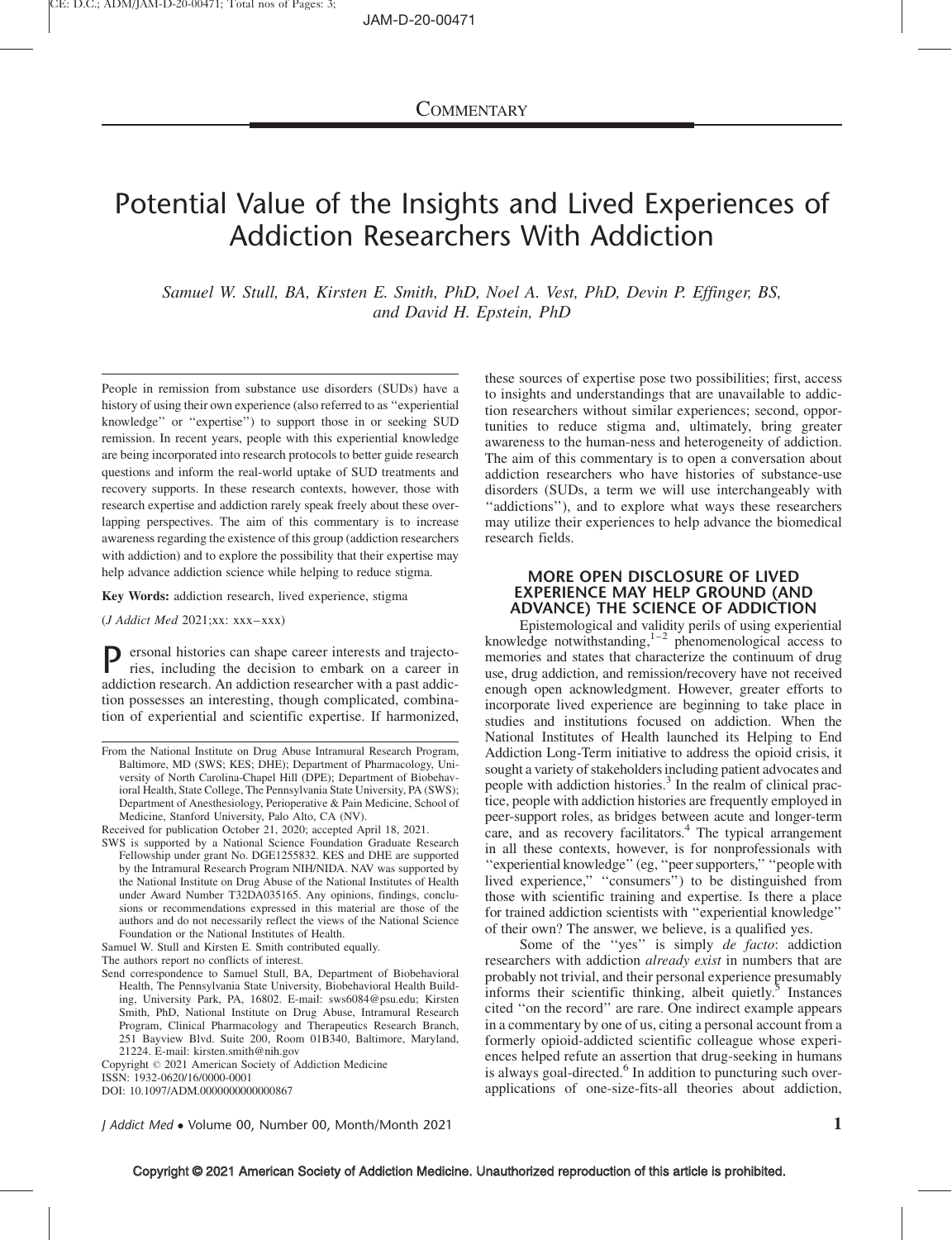scientists with addiction histories may also help improve working definitions for thorny concepts and constructs, such as ''compulsion'' and ''craving.''

For example, researchers with histories of addiction may have keen insight into the face-validity of animal models of addiction; this may include ideas for improving models by better incorporating immediate vs. delayed drug choices, ranked preferences and intentions, or motivating factors behind, the progression from use to addiction. The importance of context, and conflicted choice, is increasingly recognized among bench scientists who model addiction in laboratory animals,<sup>7</sup> but the recognition might have arrived sooner if their colleagues or trainees with addiction histories had felt more able, at the outset, to speak freely. Researchers with addiction could, for example, provide insight into the complex choice landscape involving tradeoffs between drug and nondrug reinforcers.

Another example is the disconnection between lived experience and most human research. Resolution of addiction symptoms is most often attributed to clinical intervention, though remission of addiction in humans is not at all the exclusive province of clinicians.<sup>[8](#page-2-0)</sup> For example, decisions to reduce or discontinue use can sometimes happen spontaneously without clinical intervention<sup>[9](#page-2-0)</sup>—spontaneous behavior changes might be better understood through the lens of people who have experienced them, and better operationalized to testable hypotheses from those who *also* possess research expertise.

Those of us who have conducted human research have noticed that beliefs about addiction are incorporated into every aspect of it—the framing of questions, the screening criteria for studies, the experimental manipulations used in human laboratory sessions, and the outcome measures used in clinical trials or assessment studies. Most of those beliefs are based on data and are defensible, but often they do not allow for the degree of heterogeneity that we know, from experience, is characteristic of addiction. More problematically, when research findings are interpreted, this heterogeneity is often just forgotten (eg, theories that fail in scope to represent the many experiences of addiction<sup>6</sup>).

We, as people with addiction histories or with experience mentoring trainees with addiction histories, contend that there can be an intersection of empirical research, theory, and philosophy where researchers with lived addiction experiences may help fashion a more comprehensive understanding of what it means to ''be addicted'' and to contribute to unreconciled conversations, like whether addiction is a disorder of choice, a chronic, incurable brain disease, or a bit of both. $10-12$ 

To be clear, this is not a call for abandonment of objectivity, rigor, and systematic study, nor a call to base our science on introspection and feelings. Beliefs are not facts and researchers with lived experience of addiction are likely influenced by personal biases just as much as researchers without direct lived experience of addiction. If these points are unrecognized, we risk doing harm by condoning an unchecked multitude of testimonially based claims (such that everyone can impressionistically decide what treatment is effective for them, be it horses or homeopathy).

So, when we posit that the lived experiences of addiction are a type of valuable insight that can be used to study addiction in ways that outside observation cannot, we believe such information must be judiciously considered as part of a broad epistemological inquiry. Lived experience may not be sufficient grounds for a theory, but it may be grounds for questioning theories that fail to encompass the heterogeneity of addiction.

### THE LIVED EXPERIENCE OF DISCLOSING LIVED EXPERIENCE: STIGMA IS A PITFALL FOR DISCLOSERS, BUT ULTIMATELY A REASON TO DISCLOSE

It is increasingly evident, too, that there is much to be learned from people who belong to marginalized populations who have not yet been given a voice within major systems and institutions. A research environment that recognizes the value of insights from researchers with lived addiction experiences may not only produce more useful results, but also challenge stereotypes about formerly addicted people. Further, if one major aim of addiction research is to improve the lives of those with addiction, a concerted effort to support the training and career development of people with addiction histories is a direct way of doing so. $<sup>1</sup>$ </sup>

But the process will not be easy. The historical moralization of addiction has contributed to longstanding public misconceptions that addicted people are wholly culpable for their SUDs. These misconceptions can inform public support for punitive measures in lieu of scientifically-informed interventions, contribute to inequitable institutional hiring and training policies, and influence how people with addiction histories view themselves professionally, including fostering doubts about perceived worth or capacity to make important scientific contributions. In other words, real and anticipated stress related to this particular devalued minority status. This can be extended to doubts about one's place within the greater community of addiction researchers. We can personally attest to the fact that SUD stigma can persist years after remission/recovery have begun and that opportunities and expectations are not always equally apportioned to those with known addiction.

Even among those with a past addiction, there will be unequal apportionment of the costs of disclosure. Disclosure may be especially difficult for trainees and early-career investigators who are minoritized or marginalized in other ways, or who belong to historically oppressed populations. As long as there is stigma attached to having a past addiction, most researchers with lived addiction experiences—even those who do not have to contend with the social and structural barriers that affect other minoritized groups—will have reasons to remain silent. Yet we also have the capacity to contribute meaningfully and uniquely to bench-to-bedside research, philosophical and policy conversations, and the ethical oversight of human research. With this commentary, we want to open the

i Most of the authors (S.W.S, K.E.S, D.P.E, N.V) have a history of having experienced various SUDs and each currently lives with different remissionrecovery experiences. This underscores not only the heterogeneity of addiction, but also the heterogeneity of life following addiction (eg, some prefer the term ''recovery'' whereas others prefer the term ''remission''). D.H.E. has a history of lived experience with major depression (which he discloses to colleagues and trainees when it is pertinent to scientific discussions, as it often is); not coincidentally, he also has a belief that behavioural research should be informed phenomenologically as well as biomedically. He has also mentored trainees with addiction histories.